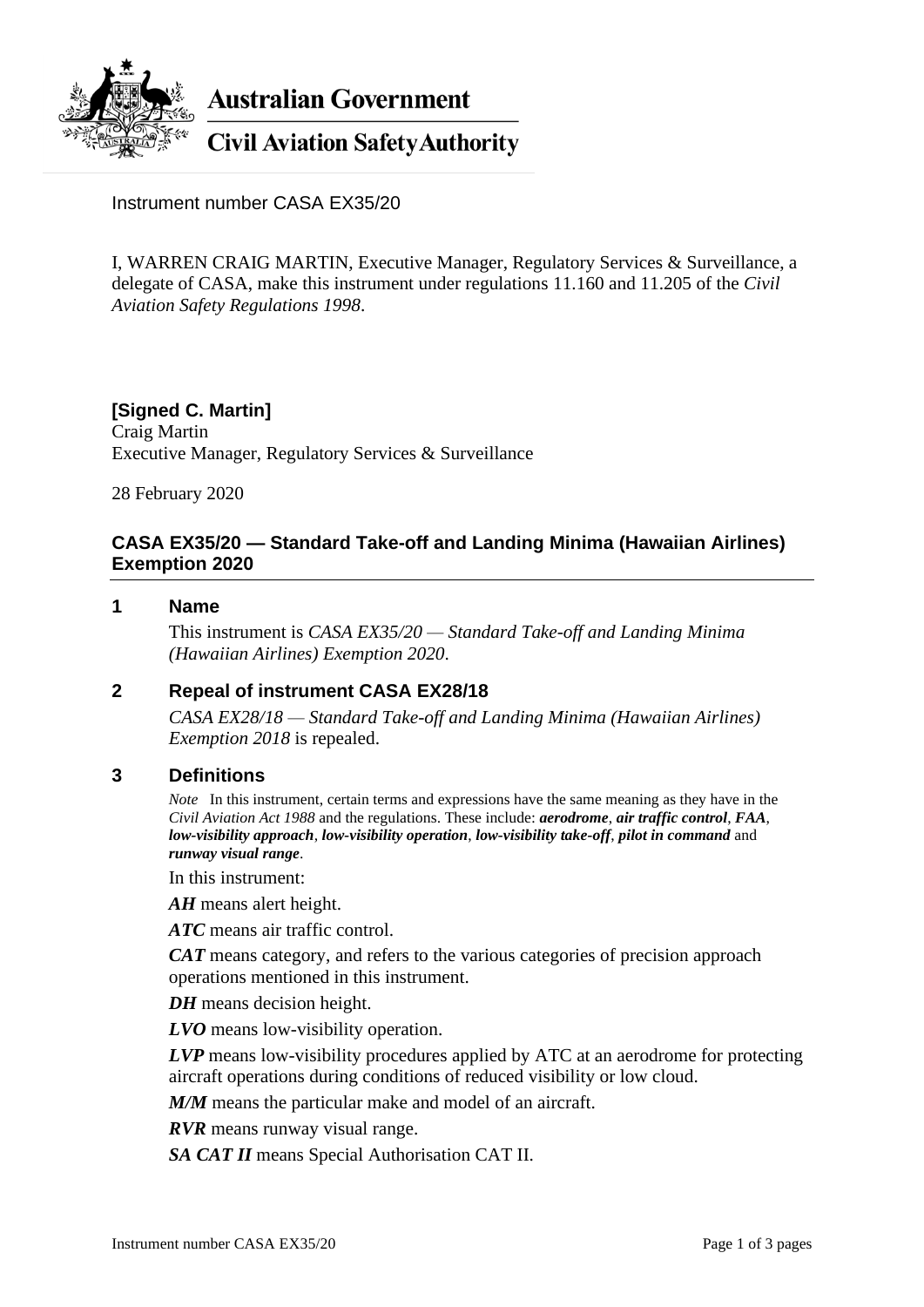# **4 Application**

This instrument applies in relation to Hawaiian Airlines Inc of Hawaii, United States of America (the *exempted operator*), ARN 503133 if:

- (a) the exempted operator conducts a flight to or from an aerodrome in the following kind of aircraft (the *aircraft*): A330-200; and
- (b) ATC at the aerodrome has informed the pilot in command of the aircraft that LVP are in force.

# **5 Exemptions**

- (1) The exempted operator is exempt from compliance with subregulations 257 (3) and (4) of CAR in relation to the flight.
- (2) The pilot in command of the aircraft is exempt from compliance with subregulations 257 (3) and (4) of CAR in relation to the flight.

### **6 Conditions**

- (1) It is a condition of the exemption in subsection  $5(1)$  that the exempted operator ensures compliance with the requirements mentioned in subsection (3).
- (2) It is a condition of the exemption in subsection  $5(2)$  that the pilot in command of the aircraft ensures compliance with the requirements mentioned in subsection (3).
- (3) The requirements are:
	- (a) the aircraft must comply with the meteorological minima for LVO and associated requirements set out in Schedule 1; and
	- (b) the requirements for LVO mentioned in Schedule 2.

### **7 Repeal of this instrument**

This instrument is repealed at the end of 31 January 2023.

### **Schedule 1 Operating minima for LVO**

#### **Low-visibility take-off minimum**

1 An aircraft of a kind mentioned in column 1 of Table 1 must not conduct a low-visibility take-off from the aerodrome if the reported RVR for the take-off is less than the meteorological minimum mentioned in column 2 of the Table.

#### **Table 1: Low-visibility take-off minimum**

| <b>Aircraft M/M</b> | <b>Meteorological minimum</b> |  |
|---------------------|-------------------------------|--|
| $\alpha$ (column 1) | $\alpha$ (column 2)           |  |
| A330-200            | $150 \text{ m}$               |  |

### **Low-visibility approach minima**

- 2 An aircraft of a kind mentioned in column 1 of Table 2, when conducting a low-visibility approach operation mentioned in column 2 of the Table for the purpose of landing the aircraft:
	- (a) has the RVR meteorological minimum mentioned in column 3 of the Table for the low-visibility approach operation; and
	- (b) must apply the DH or AH mentioned in column 4 of the Table for the low-visibility approach operation.